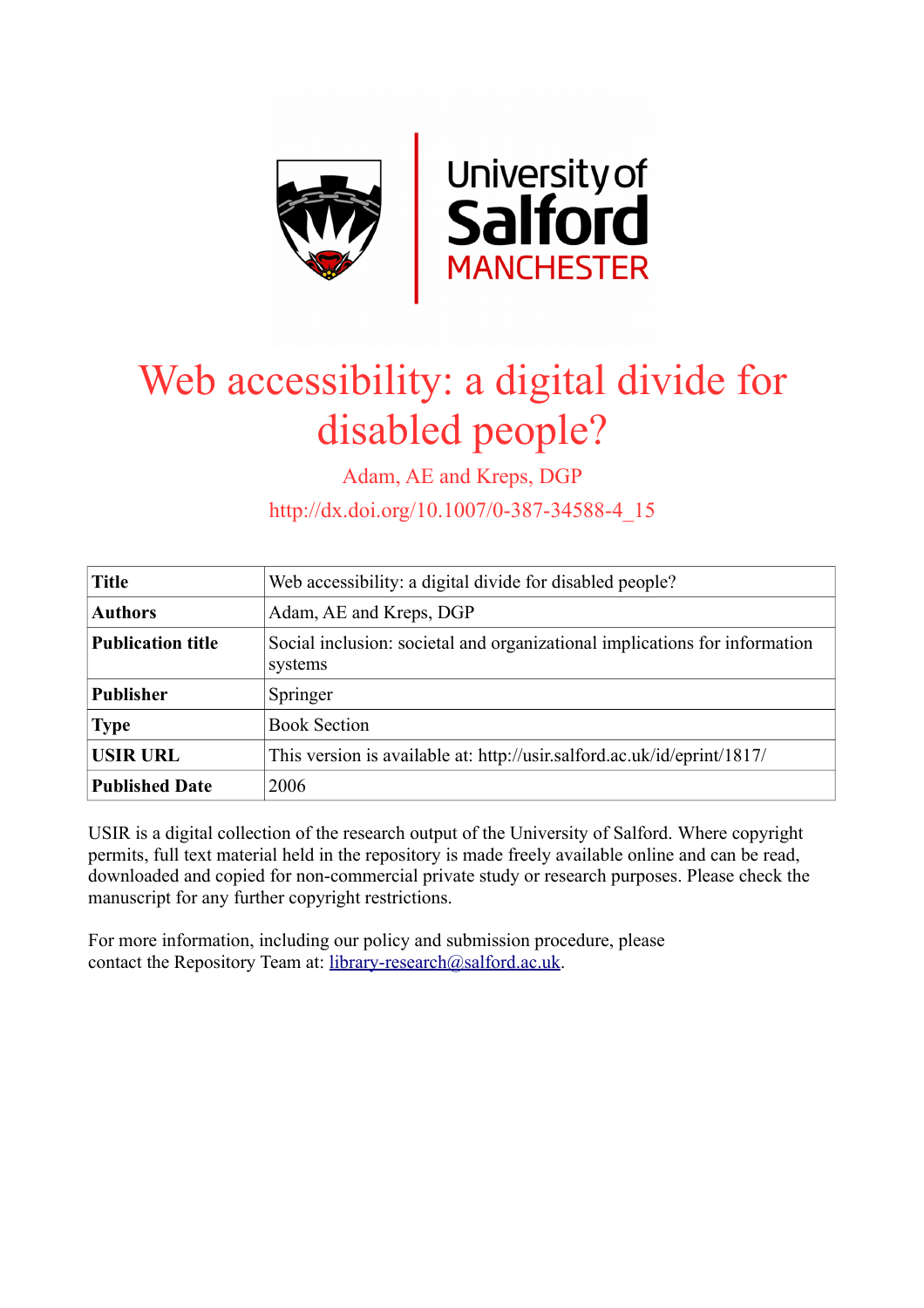# **X WEB ACCESSIBILITY: A Digital Divide for Disabled People?**

Alison Adam David Kreps *University of Salford Salford, U.K.*

**Abstract** *The focus of this paper is Web accessibility for disabled people. Much of the Web remains inaccessible or difficult to access by people across a spectrum of disabilities and this may have serious implications for the potential use of the Web for increasing social inclusion. The topic of disabled Web access is introduced through a consideration of four discourses: digital divide, social construction of disability, legal, and Web accessibility. The lack of dialogue between these permits a passive liberal approach toward disability discrimination to prevail and this political position has become inscribed in widely used automatic software tools resulting in a reinforcement of the view that Web site accessibility approval may, in many cases, be deemed an empty shell.*

#### **1 INTRODUCTION**

After more than a decade of development of the World Wide Web, despite the consolidation of Web accessibility standards, and despite the enactment of strong disability discrimination legislation in many Western countries, much of the Web remains inaccessible to disabled people. A recent UK study of accessibility of public Web sites put a figure of less than 20 percent on Web sites that meet even the most basic accessibility standards across a spectrum of disabilities including hearing, motor, and sight impairment (DRC 2004). Given the growing use of the Internet and WWW for information, education, social contact, and, increasingly, the provision of goods and services, a digital divide between disabled people and those whom society does not categorize as disabled, threatens to open up and grow. If much of the Web remains inaccessible to disabled people, this may severely limit the potential of the Web to act as a platform on which to build social inclusion. Our research question is, therefore: How can an understanding of the major discourses surrounding access to digital technologies by people with disabilities contribute to an understanding of why Web accessibility remains as a persistent problem?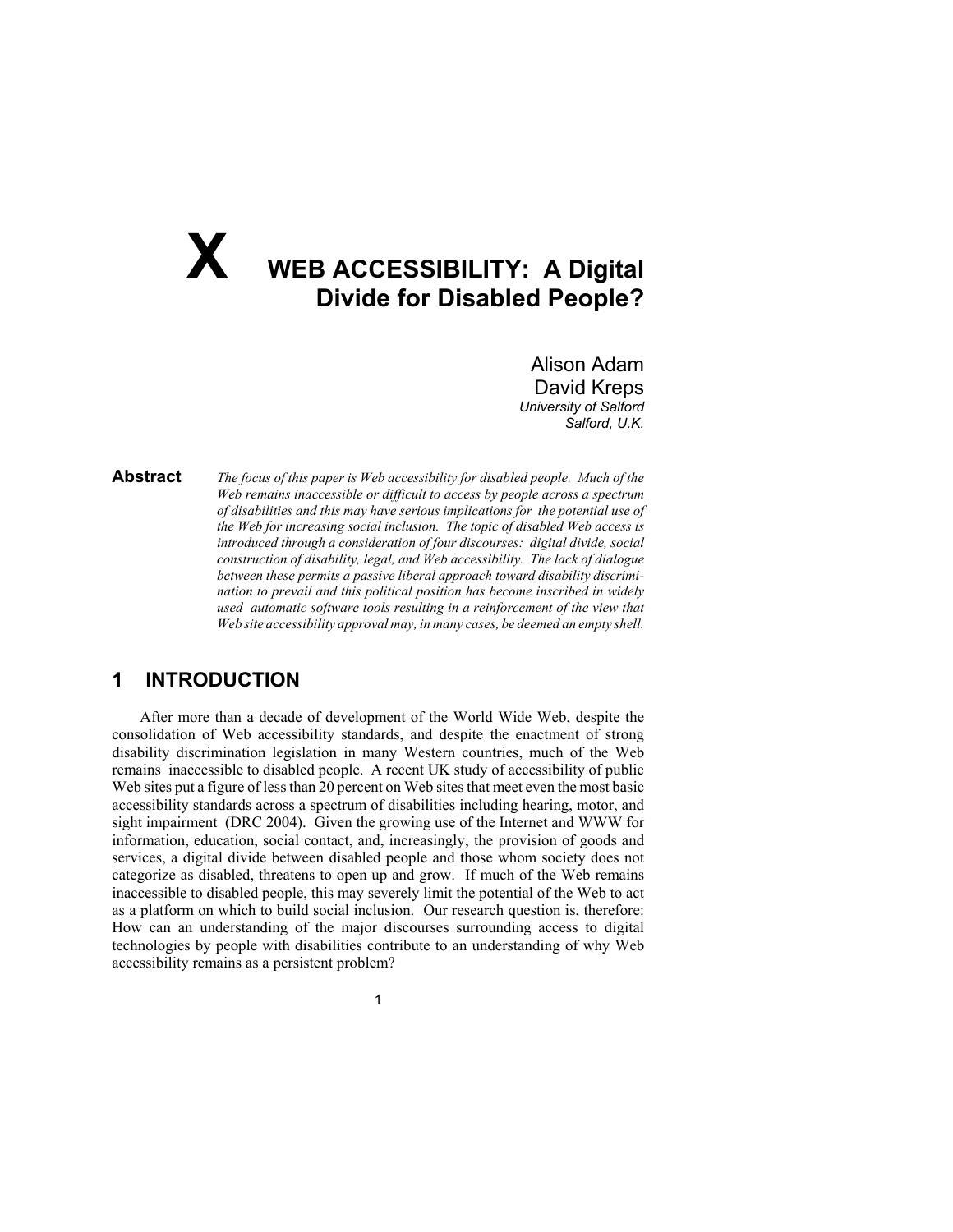We argue that the complexities of Web accessibility are best understood and analyzed against a set of relevant discourses and that part of the reason for the obduracy of Web inaccessibility lies in crucial gaps in their engagement with each other. In the following sections we characterize the relevant discourses in terms of the digital divide discourse, the social construction of disability discourse focusing, for the present purposes, on World Wide Web access by the disabled, the legal discourse where we briefly describe the burdens that disability discrimination demands put on those who design Web sites and the Web accessibility discourse, including a brief history of the development of Web accessibility guidelines. There is a raft of such guidelines, the majority of which cannot be adequately checked by automatic software. We describe, briefly, three of the guidelines which are inadequately addressed by automatic checkers. Having described these discourses, the next section continues by making the argument that their lack of appropriate engagement, in certain places, leaves in place a traditional, often passive, liberal approach toward inclusion of the disabled in Web accessibility terms. Indeed, we make the stronger claim that such a political position can be seen as inscribed in automatic accessibility checking software, resulting in the accessibility stamp of approval which they confer being appropriately deemed an "empty shell" (i.e., the gap between espoused policy and actual practice resulting in an equality policy that is meaningless; Hoque and Noon 2004).

Our research methodology for arriving at a set of credible discourses was drawn from our personal histories as researchers in this and related areas. The first author has researched gender issues in IS and computer ethics with a knowledge of digital divide literature and social shaping of technology and was struck by the parallels between rhetoric on women's and disabled people's access to digital technology. The second author is an active Web developer with specialist technical knowledge of Web accessibility, whose own research into cyborgism had led him into the disability studies field, with a particular interest in disabled access to ICTs. It then became an exercise in piecing together our respective expertise and searching for literature where we felt there were gaps. Finally, we fashioned what we hope is a convincing model of the relevant discourses.

#### **2 DIGITAL DIVIDE DISCOURSE**

Although the concept of the digital divide or the postulated divide between the "information haves" and the "information have-nots" is relatively recent (probably first coined explicitly in 1995; Servon 2002, p. 24), it has rapidly become the peg on which to hang policy concerns ( Selwyn 2004; U.S. Department of Commerce 2000). A wider spectrum of writing, much of it academic, that postulates inequalities between those who have access to digital networked technologies and those who do not, has also developed (e.g., Loader 1998; Marshall et al. 2003; Norris 2001; Servon 2002). Following Selwyn (2004), we urge caution in embracing the term *digital divide* uncritically as there are conceptual limitations to the dichotomous conception of such a divide with its tendency to equate access with simplistic views of availability of technology. Accepting this caveat, the literature (i.e., policy and academic wings) offers a natural starting place to look for analyses of questions of disabled access to the Internet. However, the problem is not what the digital divide discourse says about disabled access, but what it does not say. Digital divide literature is surprisingly reticent about disability, with several of the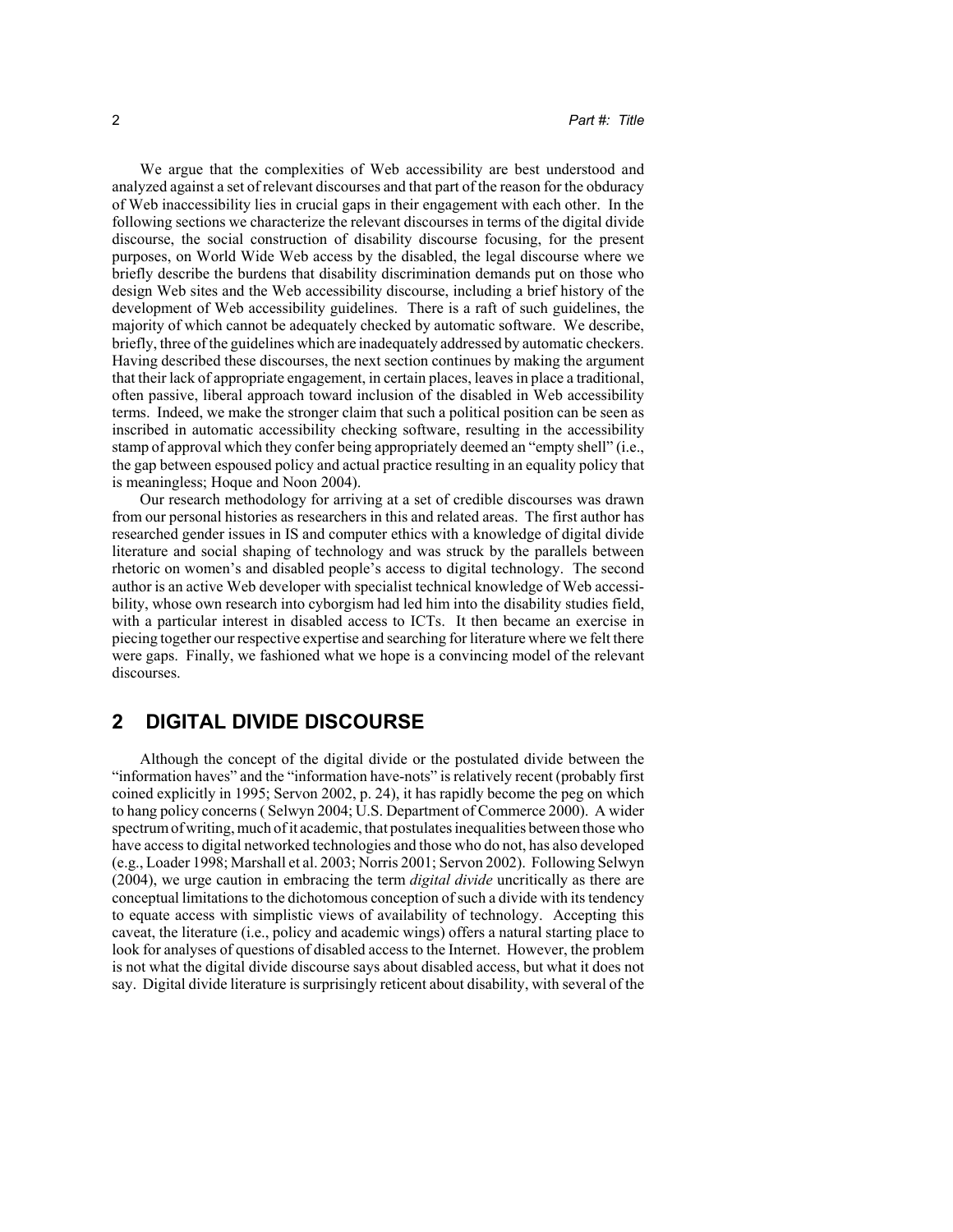major works in the field offering no discussion of disability (Loader 1998; Marshall et al. 2003; Norris 2001; Servon 2002) or only a passing mention of the form "gender, race, disability, etc."

Arguably, the focus of the digital divide has traditionally been the divide between rich and poor, between developed and developing countries. Yet gender, as an analytical device, has quickly become part of the repertoire of the digital divide (Cooper and Weaver 2003). It is also notable that otherwise sophisticated analyses include references to demographics such as age without considering disability as well (Selwyn 2004). Importantly, the relative absence, or at least late arrival, of disability in the academic wing of the digital divide is replicated in the policy wing. Disability was first considered only in the fourth of the U.S. Government's "Falling through the Net" reports of the mid to late 1990s (U.S. Department of Commerce 2000). What are the effects of leaving disability out in the cold?

As Selwyn (2004) argues, the explosion of interest in the digital divide is a central plank in the wider theme of social inclusion and exclusion in policy terms. Indeed, the shift toward a "socially inclusive" policy agenda in countries such as the United Kingdom, United States, and France is intimately entwined with notions of a digital divide. Selwyn (2002, p. 2) notes, "the convergence of these 'information society' and 'inclusive society' discourses into an ongoing debate over the potential of ICTs to either exacerbate or alleviate social exclusion." In the UK, "New Labour" has seized upon information and communications technologies (ICT) as the defining feature of modern citizenship. Nevertheless, within the digital divide discourse from the policy wing, critical discussion of how governments use technology to achieve social inclusion is somewhat thin. The prevailing view, at least within UK government policy, is of a clear divide between "connected" and "unconnected" citizens with the twin specter of the digital divide reinforcing existing social divides and creating a new digital version at the same time. As Selwyn (2002, p. 16) suggests, this follows the traditional "technologification" of areas such as education and health; social exclusion is next in line for the technical fix.

#### **3 SOCIAL CONSTRUCTION OF DISABILITY DISCOURSE AND WEB ACCESS**

Disability, itself, is clearly a contested term. As attitudes and understanding undergo changes toward more tolerance, so does acceptable terminology. Witness how the term *crippled* would now be universally regarded as offensive and that the term *handicapped* has more recently dropped from favor. It may be that *disability* as a term might have a limited span as it too conjures up a negative image of being measured against some norm of ability. The term *differently abled* is sometimes used and may be seen as preferable to disabled. Yet differently abled also implies being different to some norm of ability, so this term is not unproblematic. This signals the impossibility of ever achieving a neutral term—all carry the weight of political baggage. Understandably, individuals may resist being lumped together as a group and individual differences in circumstances make a huge difference to one's experience (see Trauth et al. 2004). Nevertheless, a key political strategy to press for change involves identifying oneself as a member of a group of people who have similar issues and concerns. Hence the identity politics of disability remain important.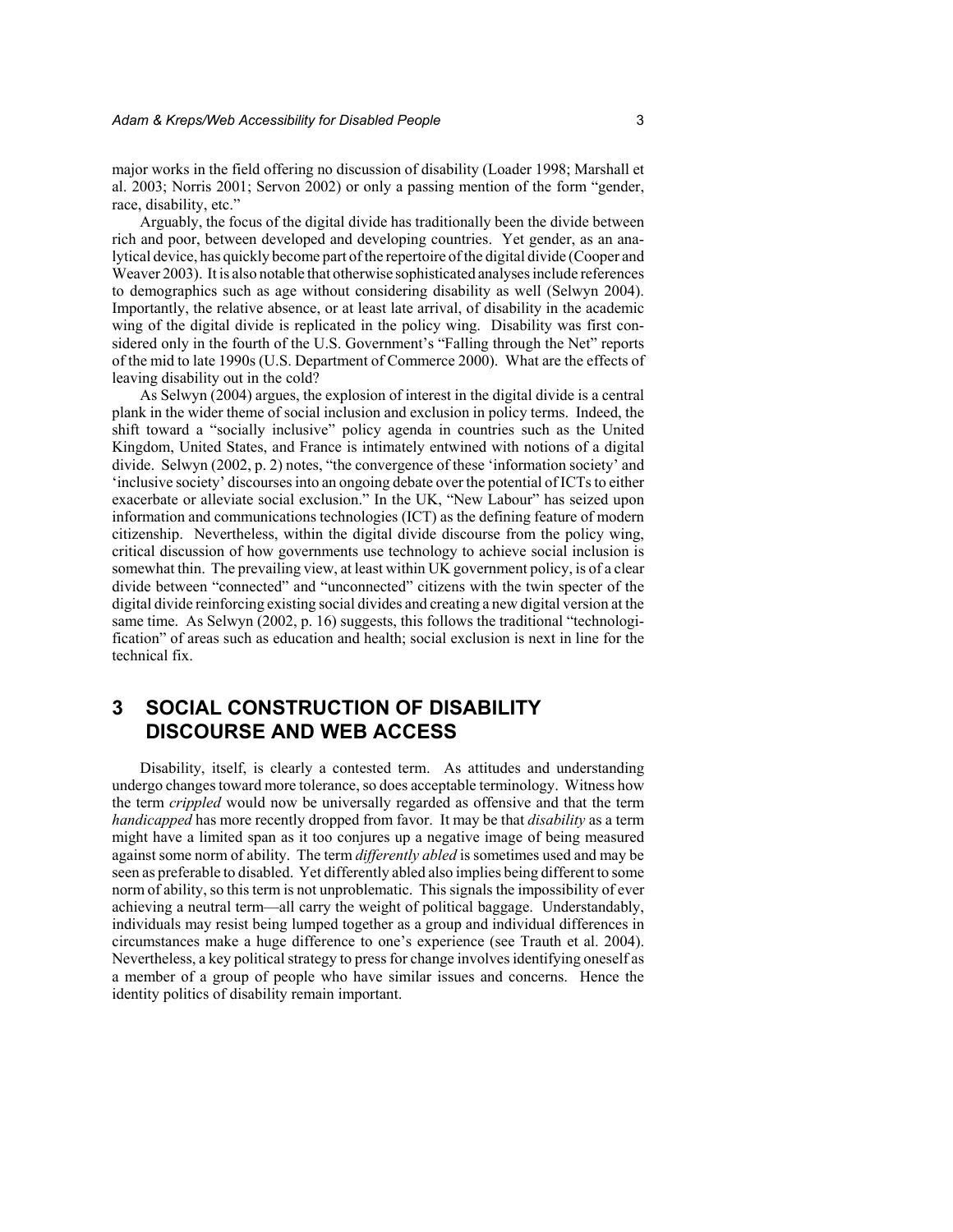Such views are borne out by the tensions between the charity and medical models of disability which have hitherto prevailed (Fulcher 1989) and the newer models which challenge them. The medical model of disability emphasizes impairment as loss where the deficit is seen as belonging to the individual and where the presumed status and neutrality of professional medical judgement takes disability out of the political arena, emphasizing its supposed nature in terms of personal issues for medical judgement. The charity model sits alongside such a view in assuming that disabled individuals are to be the objects of pity and are requiring of charity rather than necessarily having a set of rights within the welfare state and within government policy (Goggin and Newell 2000). However a more radical approach is represented by the social, social barriers, or social construction of disability model, which emphasizes that locating disability in the individual as opposed to society is a political decision.

Available and appropriate technology, and how it is used, is an integral part of the social model of disability. Disability can be created by designing technology in such a way that some people cannot use it—a crucial point to which we return when considering Web site accessibility. As Goggin and Newell (2000, p. 128) note, "Disability can thus be viewed as a constructed socio-political space, which is determined by dominant norms, the values found in technological systems, and their social context." They argue that research has focused on analysis of particular types of impairment with the development of technical solutions specifically to address these, thus reflecting the dominant medical paradigm of disability (p. 132).

Counter to the social model, one might argue that a poor technological design could beget a short term impairment rather than a long term disability and that a *handicap* refers to the relationship between a person and their environment (Cook and Hussey 2001). However, if a technology persists in being unusable for years where it could readily be made usable, the distinction between short-term handicap and long-term impairment becomes blurred.

Understanding disability against the social model makes feasible a more focused challenge to the prevailing norms and power relations in society. In other words, the onus is on the wider society to make the Internet and Web accessible, rather than the onus being on the individual disabled person to acquire specific technical aids and/or to struggle with poorly designed and often inaccessible Web sites. The social or social construction model moves away from the idea of disability as individual deficit, locating it instead in terms of barriers in the social environment. "It is not bodily impairment as such, but rather social discrimination and biases that in fact produce 'disability.'" (Guo et al. 2005, p. 51). Hence, one might argue that a poorly designed Web site could be regarded as creating disability.

#### **4 LEGAL DISCOURSE**

In several Western countries, including the United States, the United Kingdom, Australia, and countries in the European Union, legislation has been enacted to ensure that individuals are not discriminated against on the grounds of disability, gender, race, and, more recently (at least in the UK), age. In each of these regions where legislation is in force, to prevent discrimination against the disabled, this legislation is widely interpreted as mandating the use of accessibility techniques on the Web. Section 508 of the U.S. Rehabilitation Act (1973; updated in 1998) uniquely spells out specific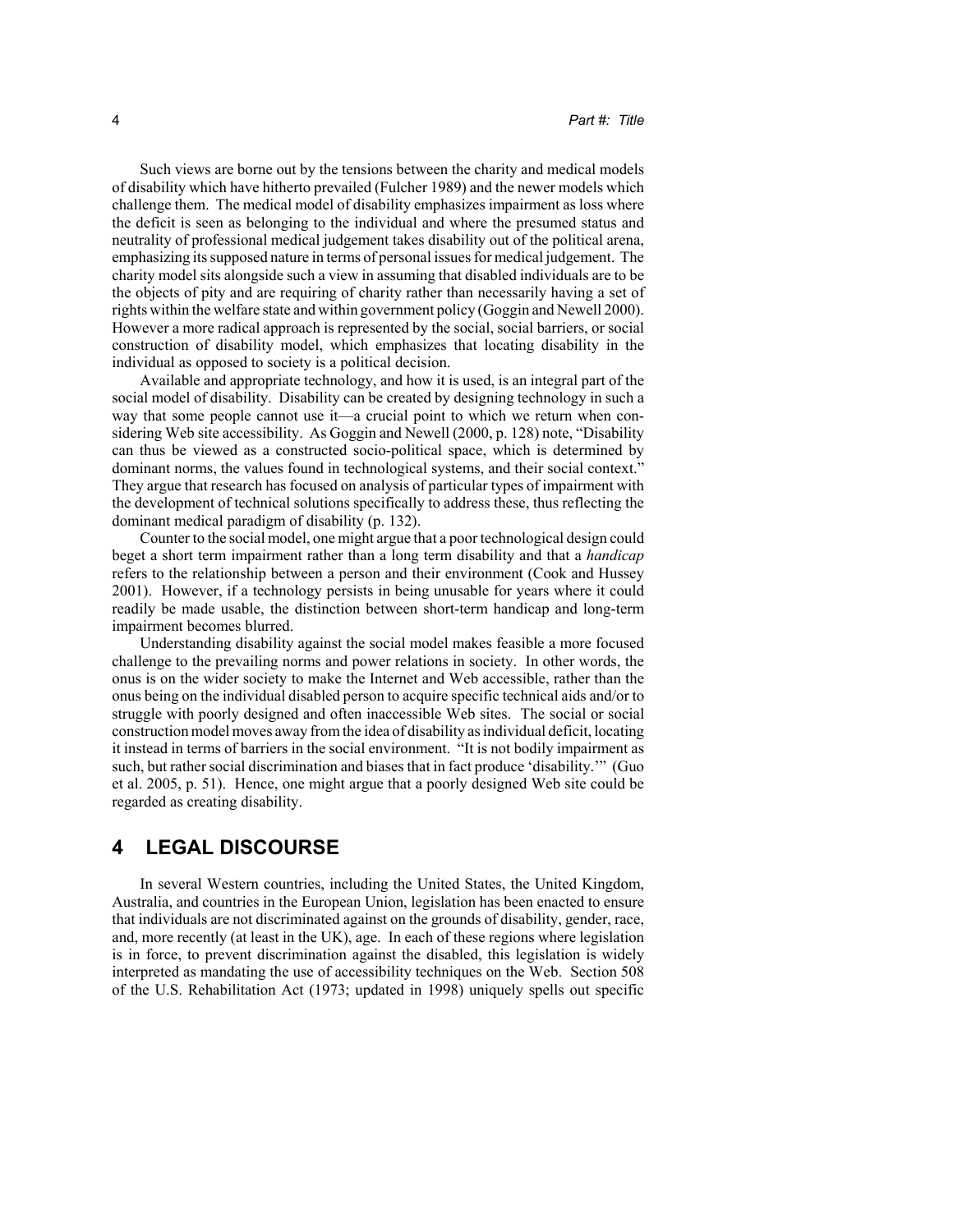requirements of federal Web sites to ensure their accessibility to disabled users, although this falls short of the benchmark accepted elsewhere and applies only to federal, and not private sector, Web sites.

In the UK, the Disability Discrimination Act (1995) came into force in phases over a period of almost 10 years. It is now unlawful to discriminate against disabled people by refusing them service, providing service on worse terms, or providing a lower standard of service. It also requires service providers to make reasonable adjustments to the way they provide their goods, facilities and services to make them accessible. The owner of any public facing Web site, public or private sector, is a "service provider" under the terms of the Act, and must therefore comply with the law (DRC 2002).

In Europe, the eEurope Actions Plan 2002 and 2005, followed by EU Council and EU Parliament resolutions (EU Parliament 2002), mandate accessibility standards for all public Web sites. European national legislation on disability discrimination as it relates to the provision of services, has also been interpreted as including services delivered electronically.

The chairman of the UK Disability Rights Commission, Bert Massie, however, states that, "the industry should be prepared for disabled people to use the law to make the Web a less hostile place" (DRC 2004). These are strong words; they explicitly urge disabled people to look to the law if their needs are not met.

#### **5 WEB ACCESSIBILITY DISCOURSE**

In this section we briefly consider how technical development of the Web, and attempts to regulate it, have contributed to the development of the Web accessibility discourse. We hope to clarify, briefly, three of the specific ways in which Web sites may be inaccessible to disabled people and to explain why automatic software checkers will not necessarily flag such problems.

Central to the Web accessibility movement is the World Wide Web Consortium (W3C), the body established by Berners-Lee in 1994 to try to marshal the phenomenal growth of the Web his mark-up language, HTML, has spawned. The exponential growth of the Web encouraged unregulated, complex, and cumbersome plug-ins and unwieldy new versions of HTML. In response to this, the W3C began creating a new foundational language for the future of the Web: extensible mark-up language  $(XML)^{1}$ .

XML is at the heart of Berners-Lee's concept of the Semantic Web, and his wish, through the universal application of rigorously quality processed international standards for code languages, to see machines talking to one another on our behalf. Parallel with these developments, the W3C undertook an exercise entitled the Web Accessibility Initiative (WAI), which in 1999 published its Web Content Accessibility Guidelines (WCAG). As part of the initiative, new elements and attributes were introduced into the code to help make it more accessible to disabled people.

The WCAG provide a set of guidelines for creating Web pages that are accessible to all, regardless of sensory, physical, or cognitive ability. To provide Web developers with a graded approach to the implementation of accessibility, three levels have been

<sup>&</sup>lt;sup>1</sup>HTML and XHTML Frequently Asked Questions from the W3C site, http://www.w3.org/MarkUp/2004/xhtml-faq.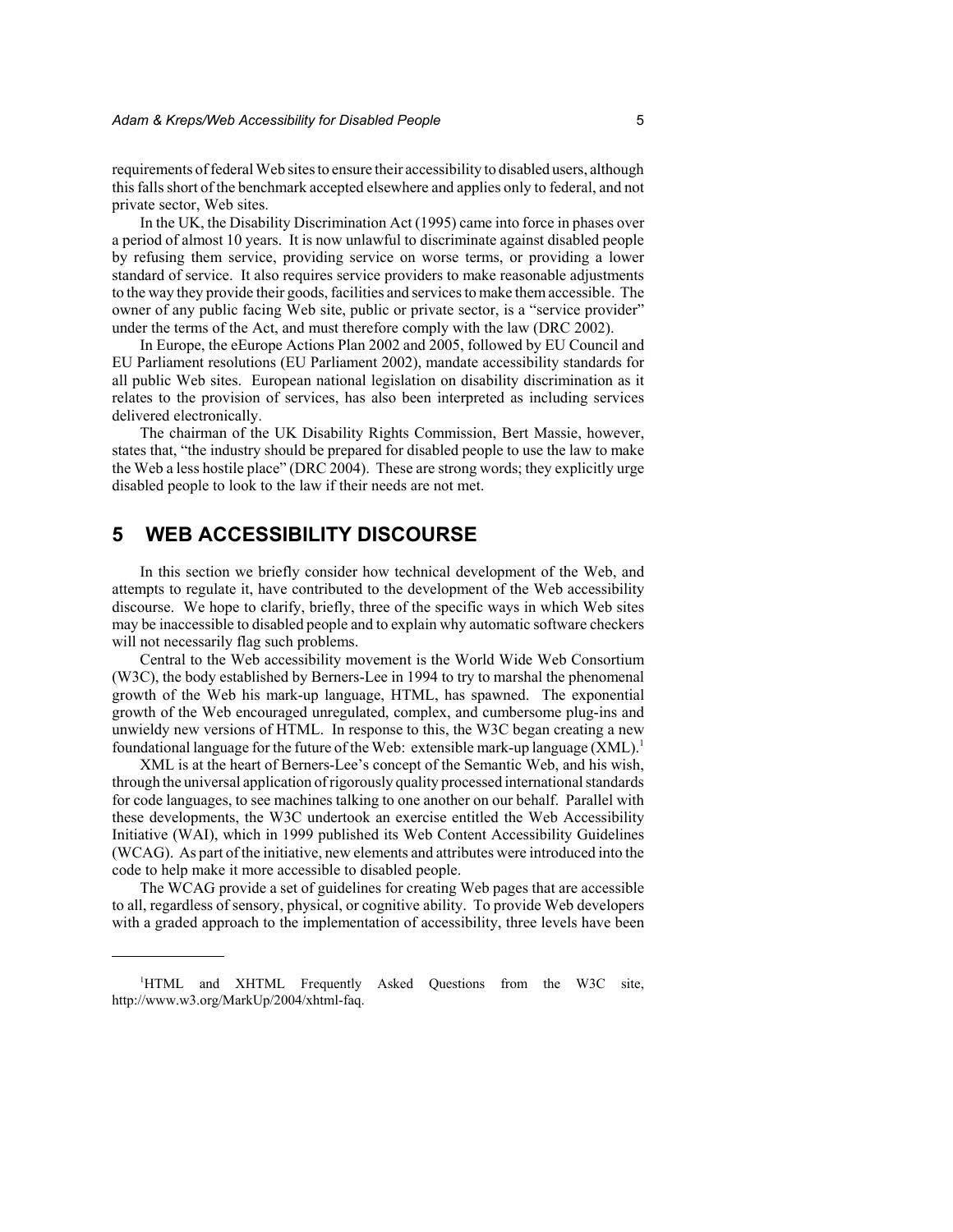defined—Level A, Level AA, and Level AAA—which cover items on Web pages that *must*, *should* and *may*, respectively, be made accessible in order for individuals with disabilities to access content. Most governmental directives specify Level AA as the minimum requirement, although the U.S. Section 508 falls somewhat short of this. The EU Council and Parliamentary resolutions specify the W3C's Web accessibility standards, mandating compliance, Europe-wide, with WCAG Level AA (Council of Europe 2003).

The development of accessibility standards is part of the wider story of the development of the Web, a classic tale of free market profit making versus nonprofit making, nonproprietary regulation. In European terms, the pendulum has swung markedly toward regulation and standardization. Given the active approach that disability discrimination legislation requires, this would seem to be a very positive move toward achieving accessibility. The free market will not emphasize accessibility unless it is compelled to do so (although it may well be compelled if the exhortations of the DRC to the disabled community to test the legislation are anything to go by) or unless it sees compliance as profitable.

Either way, we cannot expect a World Wide Web modeled on the liberal values of the free market to produce an equitable and accessible space of its own accord. Accessibility and end to discrimination are not emergent properties of private profitmaking environments, quite the opposite (Winner 1997). Unfortunately positive moves toward standardization, with the potential for achievable accessibility standards are undermined both by the quantity of old style HTML sites still in existence, which are full of inconsistencies, and on a reliance on automatic checkers, which cannot possibly provide the necessary accessibility checks, as we now describe.

Automated approaches to checking Web pages against these guidelines have proliferated. Space permits a consideration of only three of the most common of these accessibility problems but a comprehensive list of the many accessibility traps may be found in Kreps and Adam (2006). Accessibility checking programs include A-Prompt (one of the better ones), Bobby (once the most popular one, now renamed WebExact), LIFT, and many others. The W3C maintain a list of such tools on their Web site, $2$  but are careful not to endorse any of them, and they do not provide their own software tool to check Web pages against their accessibility guidelines. The situation remains that the guidelines simply cannot be properly tested in an automated manner, and for many of them, only a human check is possible.

In the remainder of this section, we describe three typical problems where an automatic checker would pass a Web site as accessible while it remains inaccessible to many users. These examples relate (mainly) to visually impaired people. The findings of a major study (DRC 2004) showed visually impaired users having the most problems with accessibility. However, the report found that users with hearing and motor impairments also have many difficulties with Web accessibility. This acknowledges that there is a wide spectrum of accessibility issues which affect users differently. However, for reasons of space, we describe a group of visual accessibility issues here.

Ritchie and Blanck (2003, p. 19), in their survey of centers for independent living (CILs) service delivery via Web sites, highlight the absence of a text equivalent

<sup>&</sup>lt;sup>2</sup>Evaluation, Repair, and Transformation Tools for Web Content Accessibility, http://www.w3.org/WAI/ER/existingtools.html.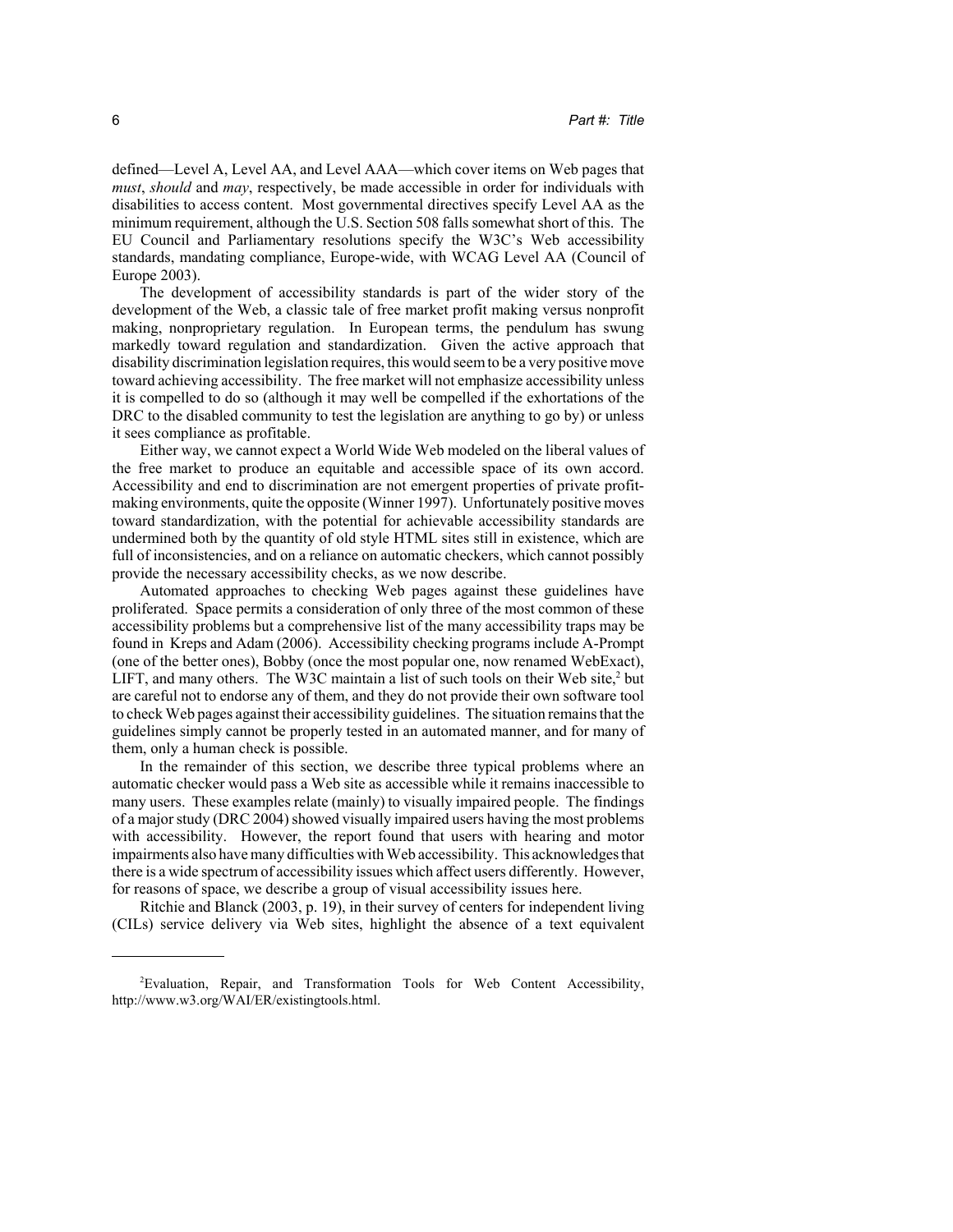description of graphic images (ALT or alternative text errors), as the main error that caused the Web sites surveyed in their research to fail the Bobby software. ALT tags on images either being nonexistent or unhelpful is one of the key problems experienced by blind users in the UK's Disability Rights Commission survey of Web accessibility which involved a user panel of disabled people and which found less than 20 percent of public Web sites meeting the most basic accessibility level (DRC 2004, p. 29).

The provision of a text equivalent for every non-text element is one of the most basic W3C Web accessibility guidelines (WCAG 1.1). However it is eminently feasible for a Web site to pass automated software tools on this count and yet be providing a text description that is inadequate at best and meaningless at worst.

Visually impaired people use speech synthesis software that reads out the text on Web pages. Indeed, screen readers and voice browsers are perhaps the most commonly known assistive technologies used by disabled people to surf the Web. The IMG element of HTML is used to place an image on a Web page. The ALT attribute of this element was introduced in HTML 2, so that Web authors could provide a text equivalent for images. The UK's RNIB (Royal National Institute for the Blind) recommends using five words as the usual number required to produce a meaningful tag (e.g.,  $ALT = "dog$ ) leaps for a stick"). Speech synthesis software then reads the ALT text back to the user. Unfortunately, automatic checkers will accept, for example,  $ALT = image.jpg$  in the code, as a valid ALT attribute. They cannot check whether the text supplied is actually meaningful.

Speech synthesis software enables visually impaired users to "skim" pages, in a similar way that sighted users "scan" pages. Such software reads out only the headings and subheadings, until a keypress stops the skimming process and the software reads out the paragraphs beneath the subheading selected. The HTML elements <H1> to <H5> create headings and subheadings, and  $\langle p \rangle$  denotes a paragraph. Automated software checkers can only detect the absence of  $\langle H1 \rangle - \langle H5 \rangle$  in code, and recommend a human check; they cannot detect when a heading or subheading has been placed in a  $\langle p \rangle$ .

Forms on Web pages enable interaction for a wide range of purposes, from simple feedback to complex transactions. Speech synthesis software reading out the text beside form fields, so that visually impaired users know where to input their details, relies upon specific elements in the HTML code to ensure that the right labels are clearly associated with their corresponding input fields. A poorly coded form, while clear to sighted users, might easily lead a visually impaired user to type the expiry date of their card into the security id input field, their post code into the county field, and so on. An automated software checker can only check for the absence of the  $\langle \text{label} \rangle$  element and the  $\langle \text{for} \rangle$ attribute in HTML forms. Human comprehension is required to correctly associate labels with their form controls, making the forms usable.

#### **6 THE NEGATIVE EFFECTS OF AUTOMATED APPROACHES**

The problem is not only that automated approaches to checking Web pages for accessibility are insufficient and unable to substitute for a human check. The existence and proliferation of such software has, in certain respects, actually hampered the global project of making the Web more accessible so it may be worse than an empty shell.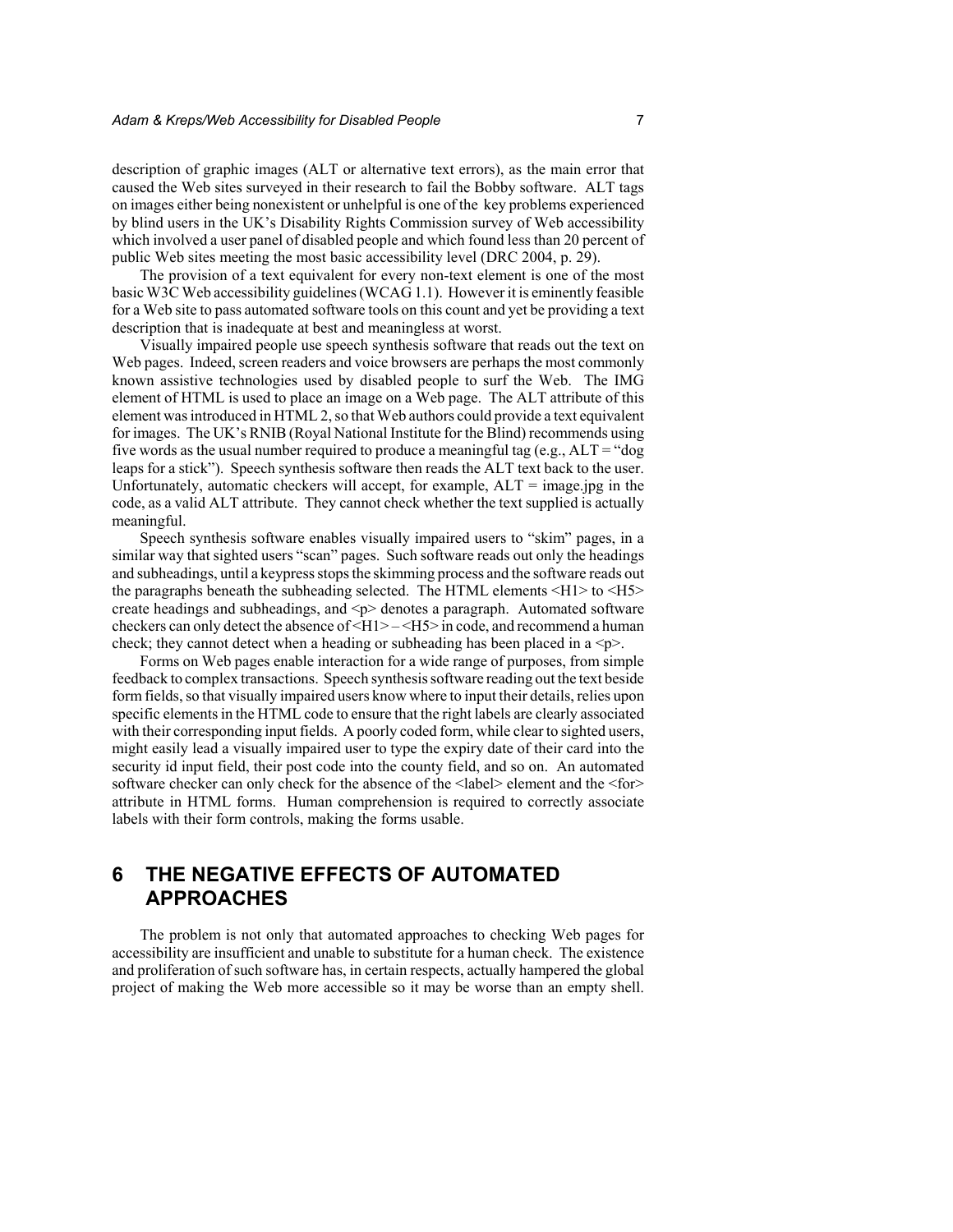Hoque and Noon (2004) coined this term to describe the effects of equality and diversity policies in the workplace, but the concept may be extended to apply to the inequalities relating to Web accessibility. They claim that, in many instances, equality policies are passive instruments which make little difference to the material experiences of workers subject to unequal conditions and practices. This is because the equality policies do not carry with them a recognition of the reasons inequalities occur and have no means of changing the inequality. The organization that has developed the policy believes it has done its job and has to do nothing more to achieve equality in the workplace. The equality and diversity policy is, therefore, an empty shell. Similarly, a "badge of accessibility," such as the approval of an automatic checker, may engender the view that nothing more needs be done to make a Web site accessible. The approval of the Web site is then an empty shell.

The Level A, Level AA, and Level AAA of the Web Accessibility Initiative has been used by a very popular tool called Bobby. Bobby was, and its replacement WebExact is, a very useful tool, insofar as it can quickly and effectively show how *inaccessible* a Web page is, but it is all too often misunderstood. Many organizations including disability organizations—falsely believe that simply passing such tests will satisfy their Web accessibility obligations. For them, the measure of accessibility is whether or not their pages can attain the "Bobby Approved" icon. Therefore, the Bobby icon appeared to represent an achievable standard and a tangible, cost effective reward for efforts made toward Web accessibility. But it is really quite patronizing for disabled visitors to Web sites to be told that because it is a Bobby Approved page it is accessible to all. As we have seen above, where the alternative text on an image says "photo1.jpg, 5100bytes," the page would have successfully attain the Bobby Approved icon.

Interestingly, this tool has been subject to so much criticism on this count that it has finally, in 2005, been consigned to history, replaced by a tool that makes fewer claims.<sup>3</sup> The Bobby-approved icon, however, like the "tag soup" of old style HTML it often accompanies, will be adorning Web pages for a good while to come.

It has been a commonplace experience among Web developers tendering for work in the public sector in Europe, where the WAI Level AA benchmark is mandated for all Web sites, to find the specifications in the "invitation to tender" actually listing Bobby Approved as the required benchmark of accessibility. So, a tool that cannot possibly do the job of all the checks required is actually listed as the benchmark. If the authors of such tender documents are confused about what is required, then it is no wonder that, as the UK Disability Rights Commission reveal in their report, "The Web: Access and Inclusion for Disabled People—A Formal Investigation" (DRC 2004), 81 percent of the 1,000 Web sites included in the investigation failed "to satisfy the most basic Web Accessibility Initiative category"—Level A.

Hence the Bobby icon, despite the best intentions of its designers who, in any case recommended that Web developers use Bobby only as a first step to ensure accessible Web page design, may be unintentionally promoting social exclusion.

<sup>3</sup> WebExact, http://Webxact.watchfire.com/.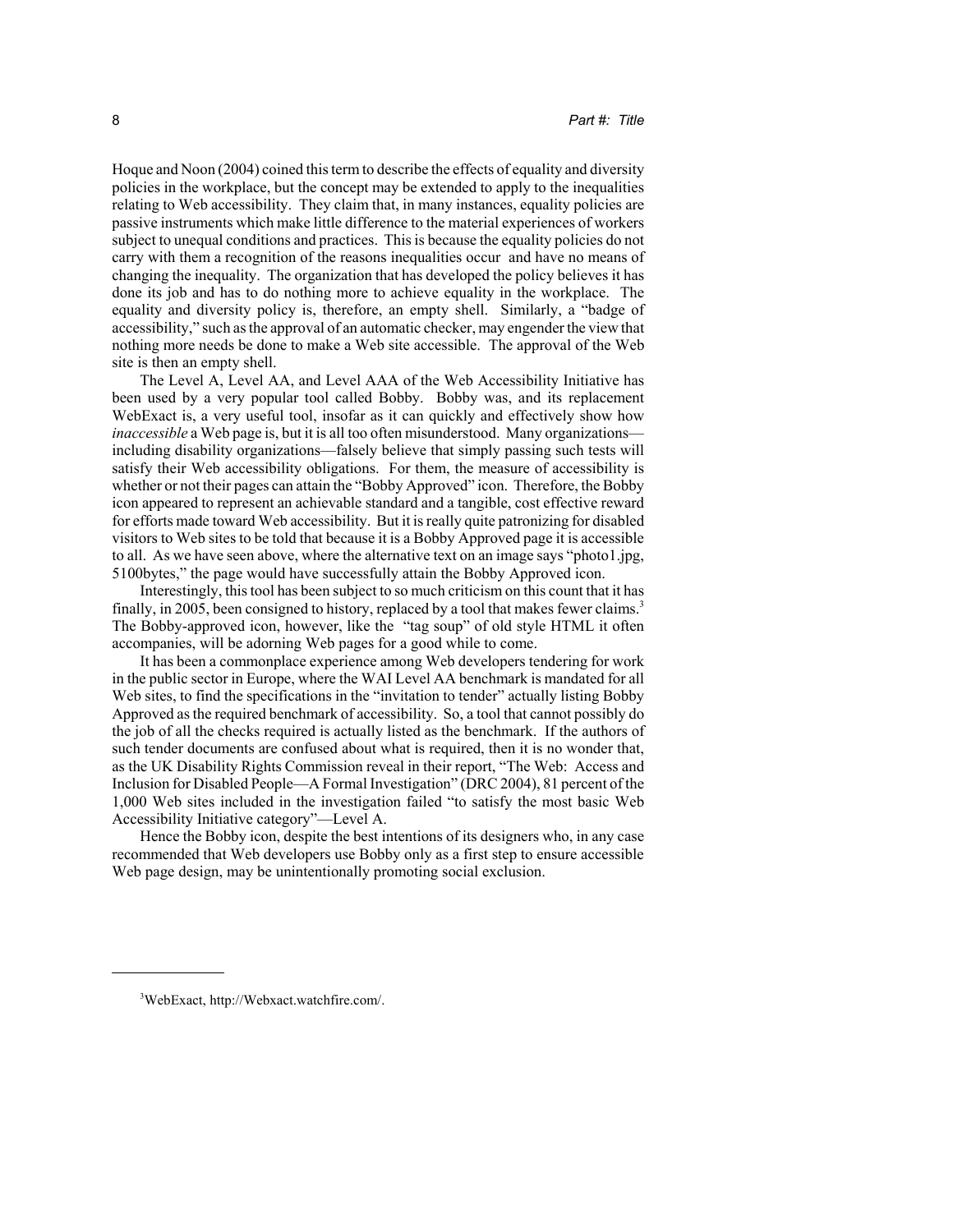## **7 DISSECTING THE DISCOURSES: IMPLICATIONS OF LIBERALISM AND TECHNOLOGICAL DETERMINISM**

Critics of liberalism (Adam 2005) note the problems of liberal discourse where there may be a general will toward a more equal and fairer society but where the deeper social and cultural structures of society, which are implicated in causing the inequality in the first place, are left unexplored. Sometimes a liberal agenda prevails because asking more searching questions raises the specter of substantial discrimination and oppression. This in turn, raises the question of who is doing the discriminating and oppressing and what advantages they are levering against other groups. The language of *inequality* and *underrepresentation* sounds more neutral and presents less of a challenge to the *status quo* than *oppression* and *discrimination*.

The liberal approach is manifest in, at least, the policy wing of the digital divide discourse where it is assumed that access to technology brings social inclusion without posing deeper questions of how this may come about and also without understanding the different types of exclusion—in other words, that there may be several digital divides. Not surprisingly, commentators (Adam 2005) have noted the alliance between liberalism and technological determinism. A liberal approach is one that accepts the objectivity of the world and the inevitability and desirability of technological development to the extent where technological access has historically been seen as the key to equality in contemporary policy discourse (Selwyn 2004). Such arguments are reproduced in the technologification to cure social ills rhetoric described by Selwyn (2002). Additionally, the paucity of discussion on disability within the (policy *and* academic) digital divide literature further entrenches the liberal position. This is partly because there simply has not been enough discussion and awareness, where it may be assumed that disabled access will "come out in the wash" when social inclusion is dealt with as a blanket phenomenon.

The approach of policy-oriented digital divide literature tends to be uncritical of technology and has paid insufficient attention to the details of disability. This contrasts with the view that sees disability as socially constructed even to the extent that technology may be seen as designed, albeit unintentionally, to create disability. This signals a major disjunction between these two discourses.

However, the legal discourse encapsulated, for instance, in the UK Disability Discrimination Act and surrounding discussion, does not sit comfortably with current technologification policy. In putting the onus on the service provider to make Web sites accessible, rather than on the disabled person to find a way of accessing what might be somewhat inaccessible sites, the law recognizes that the barrier lies not with the disability but with the technology and, by extension, those who create and design the technology. Additionally, the law recognizes that disabled people have rights. These two aspects are central planks of the social construction model. Therefore, we contend that UK law, at least implicitly, contains some elements of the social construction model.

The Web accessibility movement has largely concentrated on the technical aspects of the problem. Understandably, there are huge and sophisticated technical problems to be solved before Web accessibility can be achieved and much has already been accomplished by WAI and others. However Web accessibility discourse has, to date,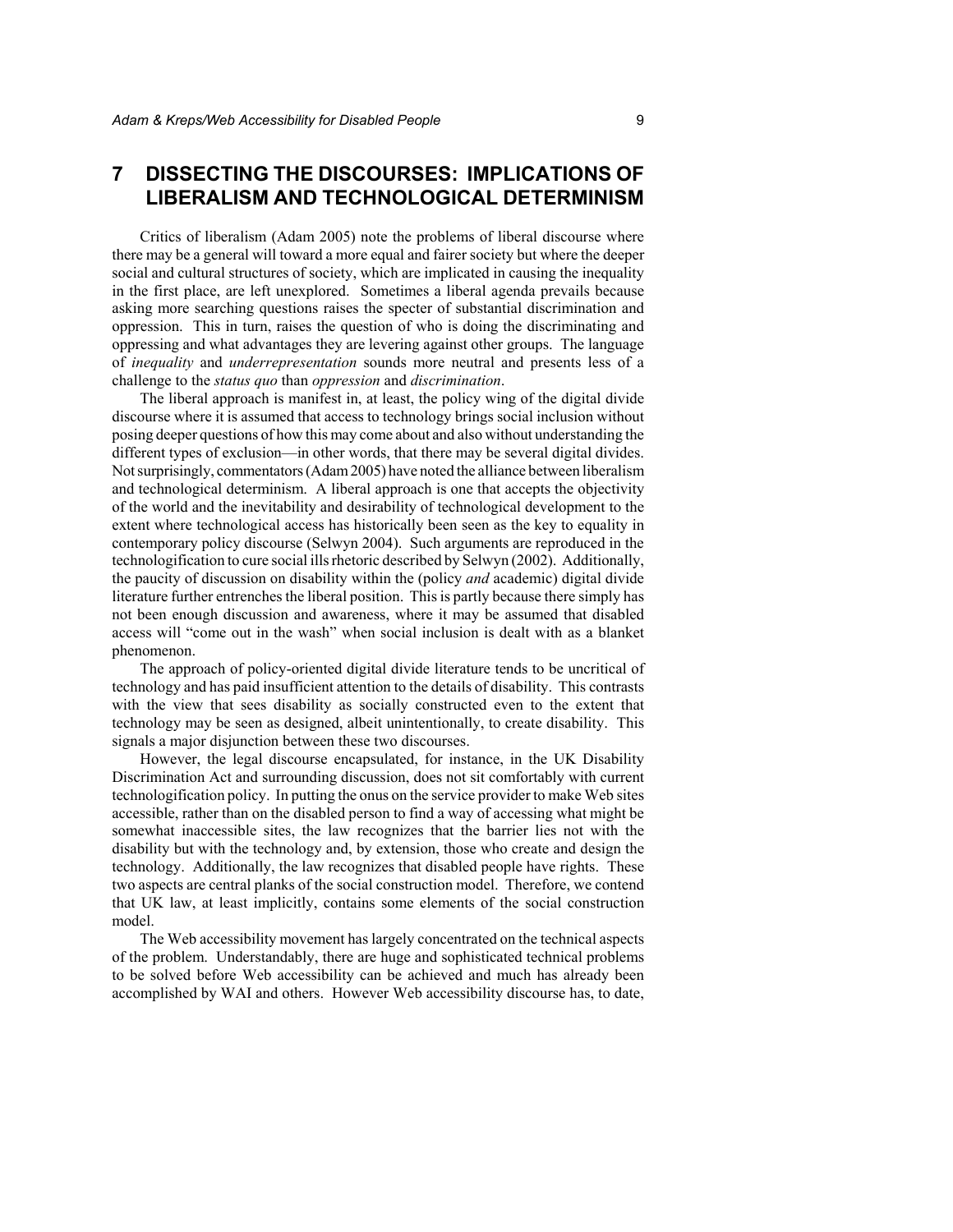overlapped fairly minimally with the digital divide, social construction, and legislative discourses, meaning that, so far, it has not been in the best position to take advantage of the more radical arguments of the social construction and legal discourses on barriers and rights, which could be used, very positively, to fuel its campaign.

Without a united voice, from the complete spectrum of relevant discourses from digital divide, through social construction and legal, on to Web accessibility, pressing for active rights of disabled people against constructed barriers to Web accessibility, a relatively passive liberal approach toward disabled access may yet prevail.

### **8 THE PROBLEM WITH ACCESSIBILITY SOFTWARE: INSCRIBING A LIBERAL VIEW OR CREATING DISABILITY**

Finally, we argue that by relying on automated Web site accessibility software we are, in an important sense, designing into information systems the problematic liberal view of equality that we identify above, which results from the lack of engagement between the relevant discourses. Many such "accessibility approved" stamps of respectability found on the Web then fall into the category of empty shells. So the problems we highlight above are exacerbated by automatic software. This may be regarded as a form of inscription. As Akrich (1992) argues, particular political positions can be designed into or inscribed into technology. One legendary story of inscription in the design of technology is Winner's (1999) account of the road network on Long Island designed with low bridges so that buses could not pass underneath. Apparently this was a deliberate intention of the designer, to exclude poor and black people, who were more likely to be bus rather than car users, from parks. (Although the near mythical status of this story has since been fatally wounded by Steve Woolgar, who famously produced the appropriate Long Island bus timetable at a conference in 1999!)

In the present case, we are arguing that a liberal view of equality and access has been inscribed in the design of accessibility testing software. This is partly because disabled people have not been involved in the testing of Web sites and partly because the passive view of access prevails, where we need not think too much about what access means, rather we accept what the tool gives us. Also, following the social construction of disability discourse, we must consider that the proliferation of all of these inaccessible Web sites is creating disability. Hence, not just liberal politics, but even disability itself, can be regarded as inscribed in the design of this technology.

#### **9 CONCLUSION**

In this paper we have attempted to understand the exceedingly complex, somewhat troubled, and multifaceted picture of disabled access to the Web through a set of relevant discourses. We note the tension between the active approach demanded by disability discrimination legislation, supported by the social construction model and disabled rights discourse and the passive, liberal approach that is often taken toward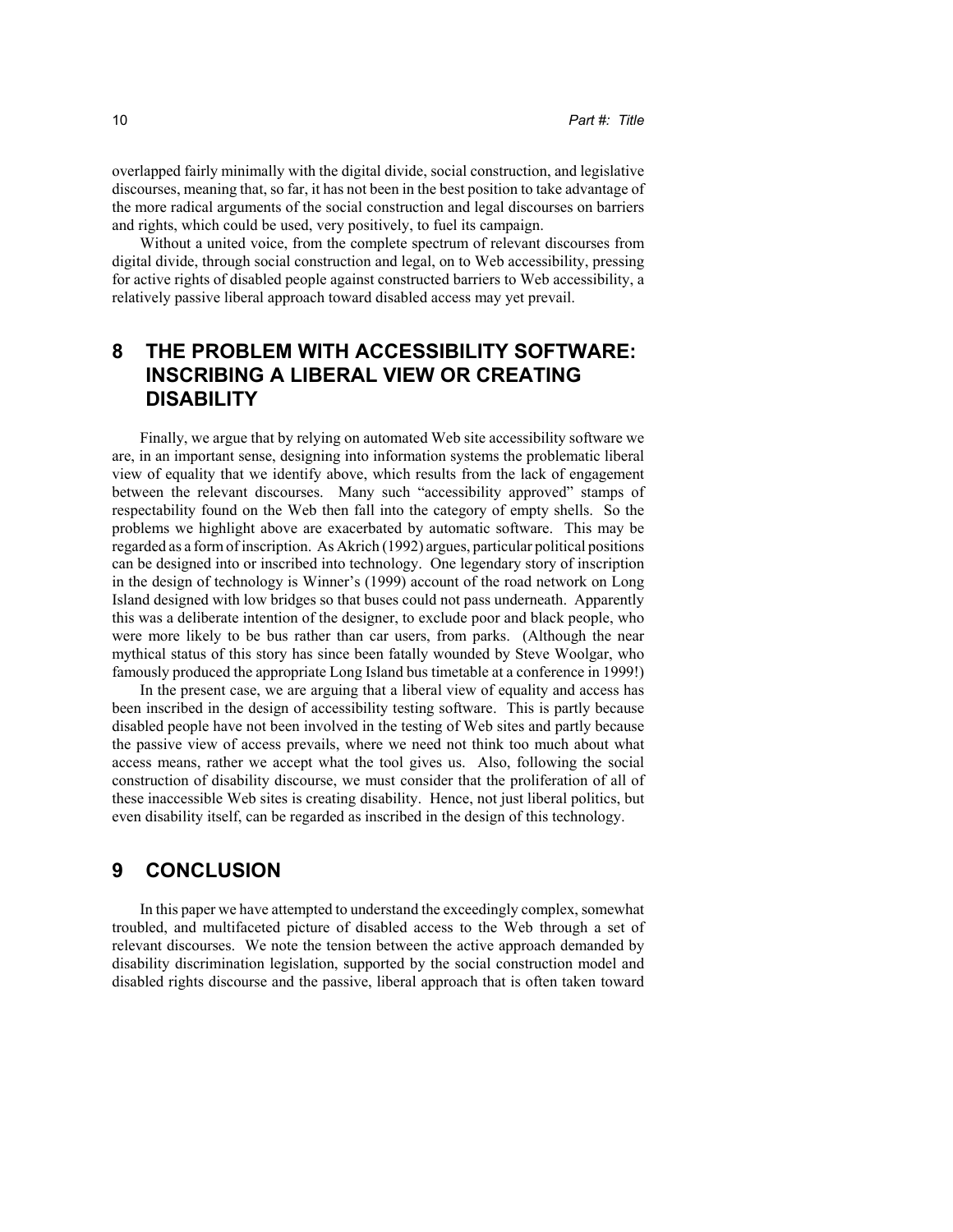inclusivity. The policy wing of the digital divide discourse has failed to dispel the latter in its lack of interest in disability and its enthusiasm for technologification. The Web accessibility movement, with its necessary concentration on technical aspects and standardization sees Web accessibility largely in technical terms and therefore is not availing itself of the more radical arguments of the social construction and legal movements which could be used to positive effect in its campaigns.

The liberal approach to disabled access, which tends to prevail in the teeth of the disjunctions in the relevant discourses, can be regarded as inscribed in software tools. This is reinforced by the inability of software to check for meaning so that humans are always required. Taking the popular Bobby icon as an example, we argue that having a badge of respectability can be counterproductive. If we want to get beyond passive and ineffective approaches to accessibility, given in any case that the legislation demands it, and pressure groups such as the UK Disability Rights Commission will actively press for testing the legislation, we should heed the calls of these groups. This must be coupled with a clear need for human intervention rather than automatic checking, to involve disabled people much more directly in the design and testing of Web sites. Only in this way can we expect to see genuine steps taken toward making the World Wide Web socially inclusive for disabled people.

#### **References**

- Adam, A. *Gender, Ethics and Information Technology*, Basingstoke: Palgrave Macmillan, 2005.
- Akrich, M. "The De-scription of Technical Objects," in W. E. Bijker and J. Law (eds.), *Shaping Technology/ Building Society: Studies in Sociotechnical Change*, Cambridge, MA: MIT Press, 1992, pp. 205-224.
- Cook, A. M., and Hussey, S. *Assistive Technologies: Principles and Practices*, St Louis, MO: Mosby, 2001.
- Cooper, J., and Weaver, K. D. *Gender and Computers: Understanding the Digital Divide*, Mahwah, NJ: Lawrence Erlbaum Associates, 2003
- Council of Europe. "Council Resolution on the Implementation of the eEurope 200-5 Action Plan," Brussels, January 2003 (http://www.eu.int/information\_society/eeurope/2005/doc/ all\_about/resolution. doc).
- DRC. "Disability Discrimination Act: Code of Practice," Disability Rights Commission, UK Parliament 2008 223, 2002 (http://www.drc-gb.org/thelaw/practice.asp).
- DRC. "The Web: Access and Inclusion for Disabled People," Disability Rights Commission, London, 2004 (http://www.drc-gb.org/library/webaccessibility.asp).
- EU Parliament. "European Parliament Resolution on the Commission Communication eEurope 2002: Accessibility of Public Web Sites and their Content," (COM(2001) 529–C5- 0074/2002 –2002/2032(COS)), European Union, 2002 (http://europa.eu.int/information\_ society/policy/accessibility/).

Fulcher, G. *Disabling Policies?*, London: Falmer Press, 1989.

- Goggin, G., and Newell, C. "An End to Disabling Policies? Toward Enlightened Universal Service," *The Information Society* (16), 2000, pp. 127-133.
- Guo, B., Bricout, J. C., and Huang, J. "A Common Open Space or a Digital Divide? A Social Model Perspective on the Online Disability Community in China," *Disability & Society* (20:1), 2005, pp. 49-66.
- Hoque, K., and Noon, M. "Equal Opportunities Policy and Practice in Britain: Evaluating the 'Empty Shell' Hypothesis," *Work, Employment and Society* (18:3), 2004, pp. 481-506.